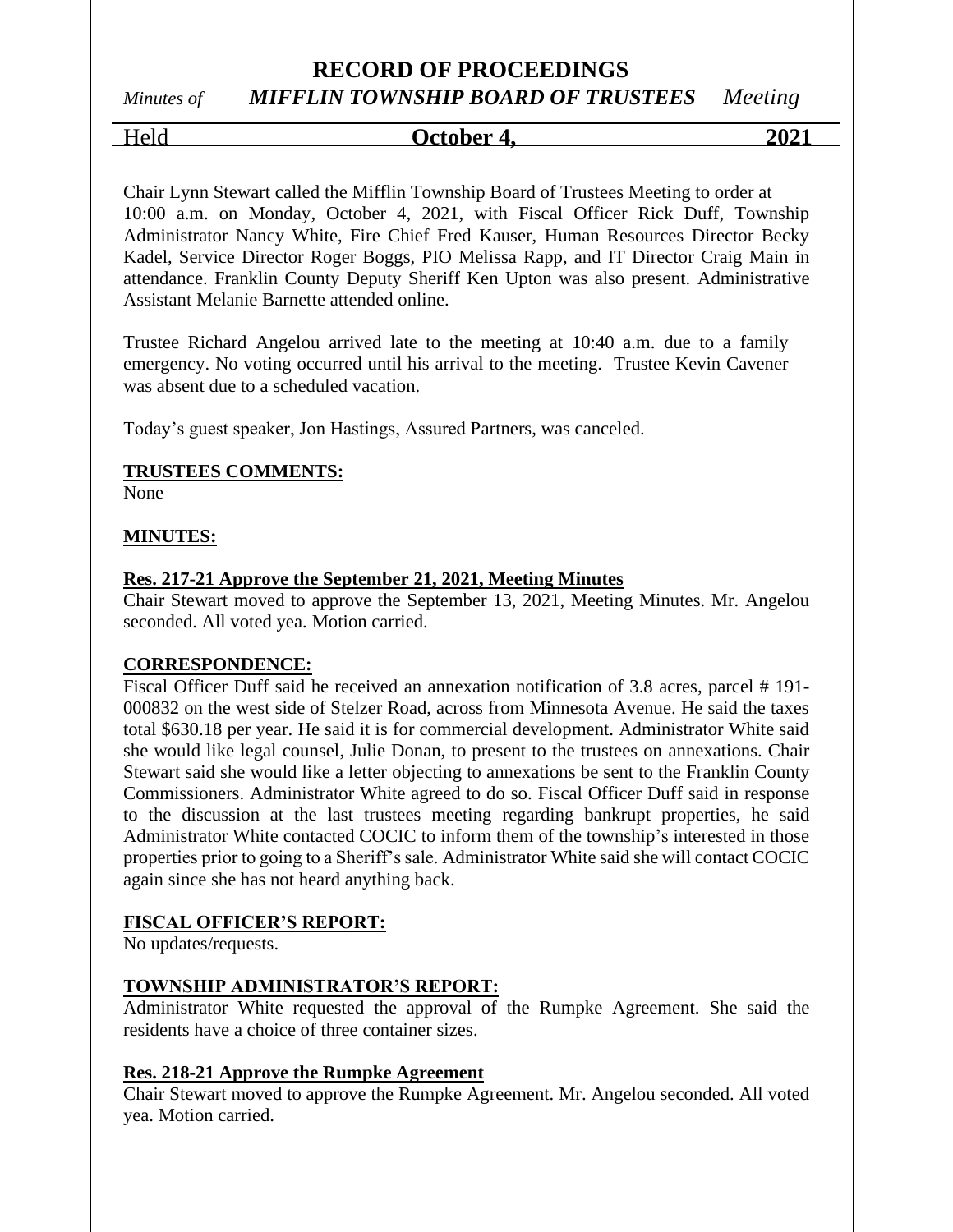## **RECORD OF PROCEEDINGS** *Minutes of MIFFLIN TOWNSHIP BOARD OF TRUSTEES Meeting*

# Held **October 4, 2021**

Administrator White said she spoke with Steve Buskirk, Franklin County Engineer's Office, about developing a drainage plan for the ongoing development along Emmons Avenue. A meeting is being planned; she will notify the trustees of the date of the meeting.

Administrator White discussed the use of the Mifflin Township Meeting Hall. She suggested establishing a policy that stipulates if it is a government agency, quasi-government agency, or non-profit, the room could be used during the daytime hours only. She does not think it should be used as a party room. Mr. Boggs said he agrees with Administrator White and he would also like to see it open for all types of funeral-related services. Chair Stewart directed Mr. Boggs to decided what he would like to see the room used for and the hours and days the room would be available, along with the room charge (if any), and present the trustees with a plan. He agreed to do so.

Administrator White said she has staff with performance evaluations due. The trustees advised her to use the new system as it is in the testing phase.

Administrator White said a meeting has been scheduled for Wednesday to discuss a possible new position, a finance logistics position, in Fire Admin to facilitate payments, etc. She will report back to the trustees with a recommendation. She said it is a good time for this meeting to occur as the finance logistics person can work with the Chief on the budget and understand what he is programming for better flow.

#### **HUMAN RESOURCES:**

Ms. Kadel requested the approval of another correction to the effective date of Firefighter Tyler Burleson's resignation. She said the effective date needed corrected again to reflect September 29, 2021, as his last day of employment (resignation date). She said he is not taking any vacation or other time off that would extend his resignation date. She said there was a lot of confusion caused by how Mr. Burleson presented his resignation letter. He was asked to amend it designating his last day worked, which is typically the last duty day unless there has been an agreement made with a department head to use paid time off through the person's two-week notice. She said, in that case, the person's last vacation day would be considered their last day of employ. She said the last day worked is the effective date, from a payroll perspective. She said this is very important as it can affect insurance coverage.

#### **Res. 219-21 Approve the corrected resignation date of Tyler Burleson as September 29, 2021.**

Chair Stewart moved to approve the corrected resignation date of Tyler Burleson as September 29, 2021. Mr. Angelou seconded. All voted yea. Motion carried.

Ms. Kadel has been working with the Benefits Advisor platform and is getting more comfortable with it. She discovered some items that need to be addressed, but overall, it is looking good.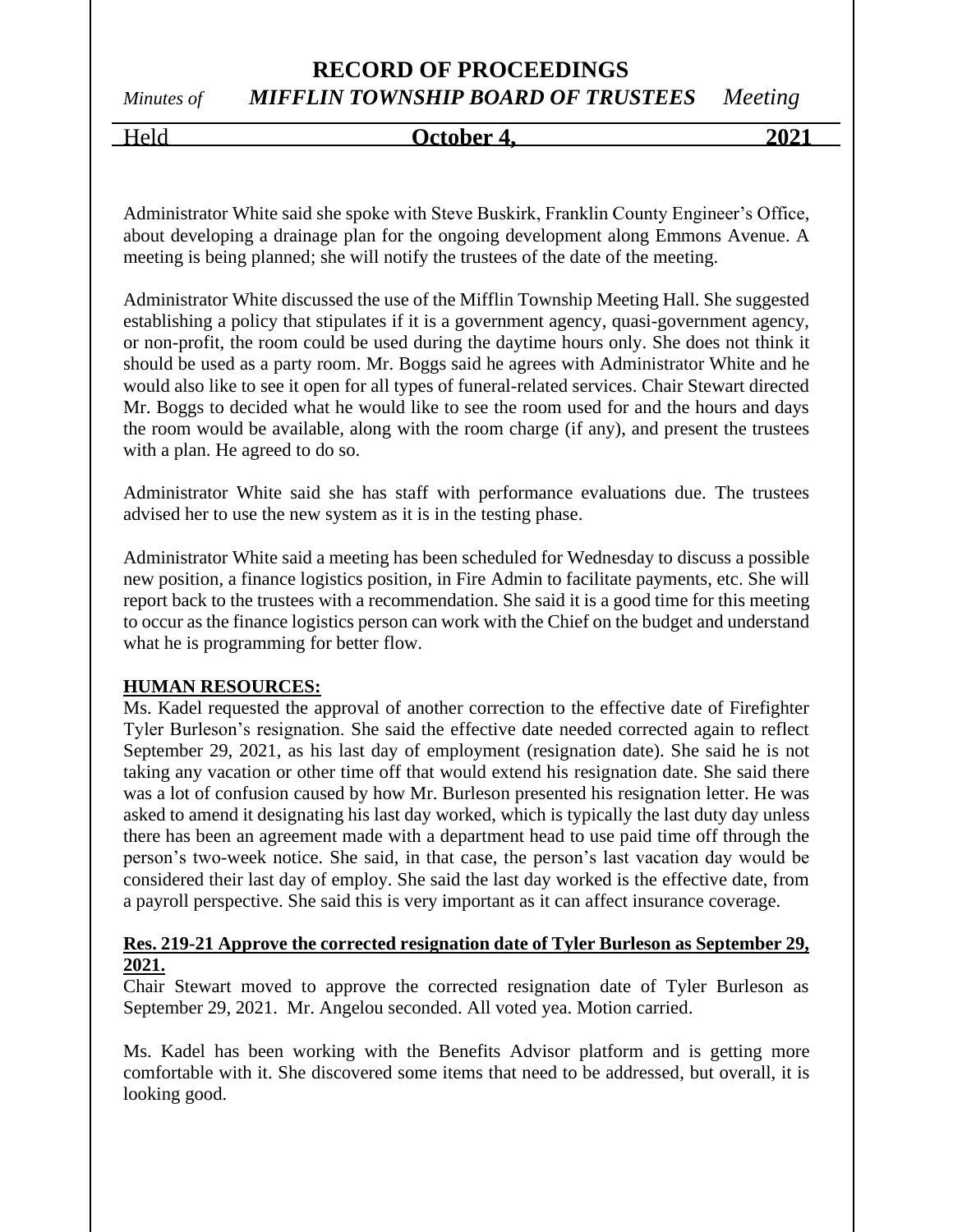# **RECORD OF PROCEEDINGS**

*Minutes of MIFFLIN TOWNSHIP BOARD OF TRUSTEES Meeting*

Held **October 4, 2021**

Ms. Kadel provided a list of employees (without names) who have received vaccinations. (See Referral File.) Mr. Duff said vaccinations can now be tracked in Paycor.

Administrator White said she received an update via the Ohio Township Association about the vaccine mandate, HB 435. She will continue to provide updates as she learns more. Chair Stewart said we should encourage those who have not received the vaccine to do so, otherwise they are putting it on the backs of little children to give us herd immunity and that is cowardice.

#### **PIO:**

Ms. Rapp said it is National Fire Prevention Week. She has been posting messages on social media about it.

Ms. Rapp said she has obtained a different graphic designer to create four options of letterhead. She said the image has been cleaned up. She provided a sample letter and agenda for comparison. The fonts used are included in the Microsoft Word package and can be recreated in Word with no issue. Chair Stewart said all the options look very nice and she could live with any of them. No one had an objection to any of them. Ms. Rapp said the graphic designer will follow-up with an estimate for a graphics standard guideline to include frequently used templates and direction as to when and how to use the logo, etc. Ms. Rapp said the trademark paperwork will be finalized once a selection has been made.

#### **SERVICE:**

Mr. Boggs requested the approval to purchase the Cemetery Information Management System Cloud software from Ramaker & Associates in the amount of \$38,105.00.

#### **Res. 220-21 Approve the purchase the Cemetery Information Management System Cloud software from Ramaker & Associates in the amount of \$38,105.00.**

Mr. Angelou moved to approve the purchase the Cemetery Information Management System Cloud software from Ramaker & Associates in the amount of \$38,105.00. Chair Stewart seconded. All voted yea. Motion carried.

Mr. Boggs requested the approval of the Franklin Co. Public Health & Clarke Environmental Mosquito Management Contract Extension in the amount of \$5,714.80.

#### **Res. 221-21 Approve the Franklin Co. Public Health & Clarke Environmental Mosquito Management Contract Extension in the amount of \$5,714.80.**

Mr. Angelou moved to approve the Franklin Co. Public Health & Clarke Environmental Mosquito Management Contract Extension in the amount of \$5,714.80. Chair Stewart seconded. All voted yea. Motion carried.

Mr. Boggs requested the approval for Mr. Jerry Tufts to sell back two graves on 16 M 7 and 8 for \$200 each, totaling \$400.00.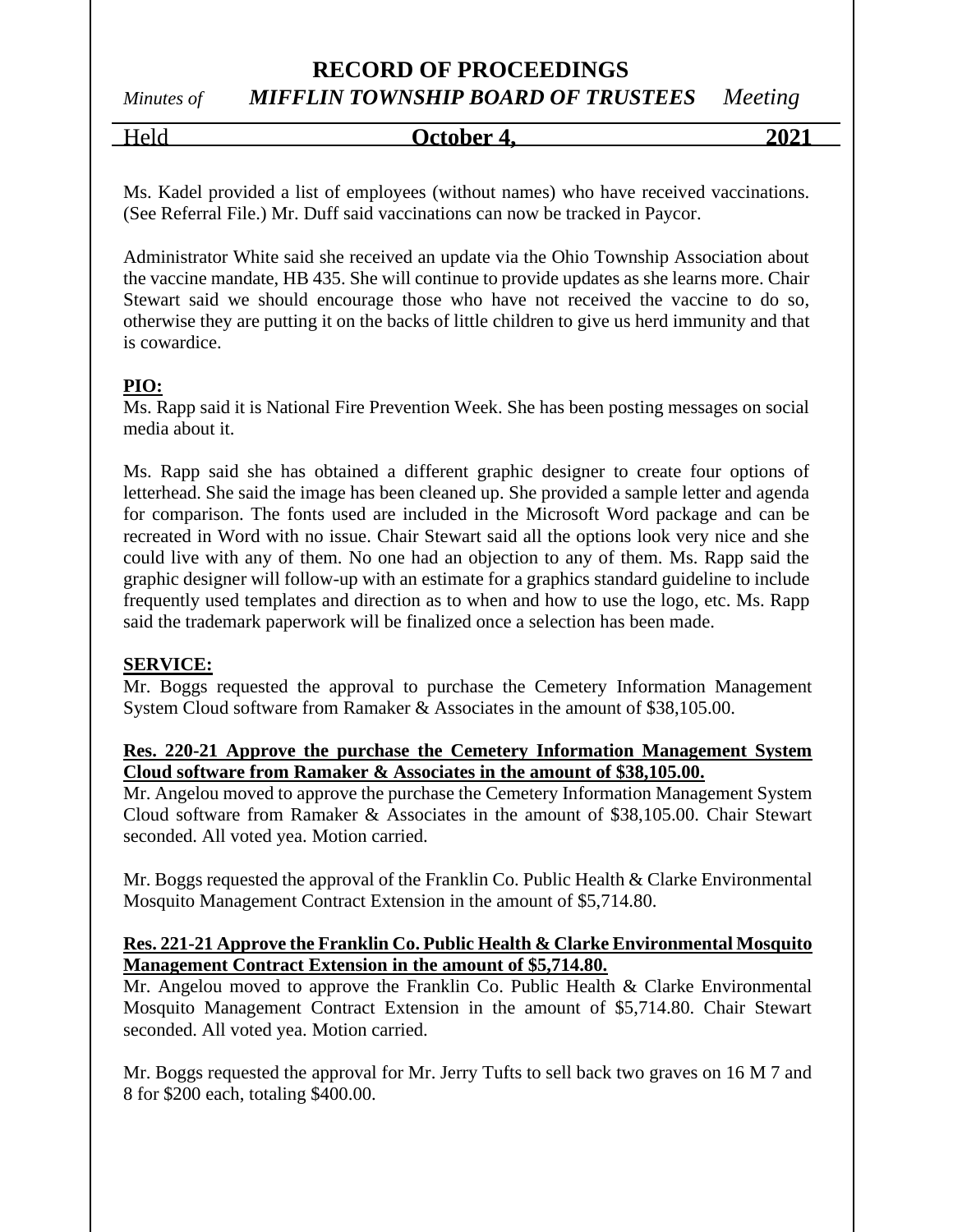## **RECORD OF PROCEEDINGS** *Minutes of MIFFLIN TOWNSHIP BOARD OF TRUSTEES Meeting*

#### Held **October 4, 2021**

#### **Res. 222-21 Approve Mr. Jerry Tufts to sell back two graves on 16 M 7 and 8 for \$200 each, totaling \$400.00.**

Mr. Angelou moved to approve Mr. Jerry Tufts to sell back two graves on 16 M 7 and 8 for \$200 each, totaling \$400.00. Chair Stewart seconded. All voted yea. Motion carried.

Mr. Boggs requested the approval of up to eight additional mows from Sanders Lawn Care in the amount not to exceed \$14,176.00. He said he does not anticipate needing all eight mows. Chair Stewart and Administrator White advised him to also increase the number of mows at the beginning of the year, with the new budget. He agreed to do so.

#### **Res. 223-21 Approve up to eight additional mows from Sanders Lawn Care in the amount not to exceed \$14,176.00.**

Mr. Angelou moved to approve up to eight additional mows from Sanders Lawn Care in the amount not to exceed \$14,176.00. Chair Stewart seconded. All voted yea. Motion carried.

The Franklin Co. Engineer's Office had been working in Leonard Park until a piece of their equipment broke down. They anticipate returning this week. Mr. Boggs said they are about halfway up Earl Avenue. He said everything for Earl Avenue and Emmons Avenue has been purchased except for the catch basins that he requested be built. The catch basins will be purchased with ARP funds.

Mr. Boggs said Dave Reutter and Nathan Ralph of Franklin County Soil and Water Conservation will speak at the next trustees meeting for the annual stormwater meeting.

Mr. Boggs requested an Executive Session per ORC Section 121.22 (G) (1) to consider the appointment, employment, dismissal, discipline, promotion, demotion, or compensation of a public employee or official, or the investigation of charges or complaints against a public employee, official, license, or regulated individual, unless the public employee, official, licensee, or regulated individual requests a public meeting. The Executive Session took place at the end of the meeting.

#### **CODE ENFORCEMENT:**

Mr. Boggs requested the approval of the code violation of high grass in the amount of \$300 to be placed as a lien on the tax duplicate per ORC §505.87(B)(2) for 2542 Ferris Park South.

#### **Res. 224-21 Approve the code violation of high grass in the amount of \$300 to be placed as a lien on the tax duplicate per ORC §505.87(B)(2) for 2542 Ferris Park South.**

Chair Stewart moved to approve the code violation of high grass in the amount of \$300 to be placed as a lien on the tax duplicate per ORC §505.87(B)(2) for 2542 Ferris Park South. Mr. Angelou seconded. All voted yea. Motion carried.

Mr. Boggs requested the approval of the code violation of high grass and trash removal in the amount of \$300 to be placed as a lien on the tax duplicate per ORC §505.87(B)(2) for 2136 Myrtle Avenue.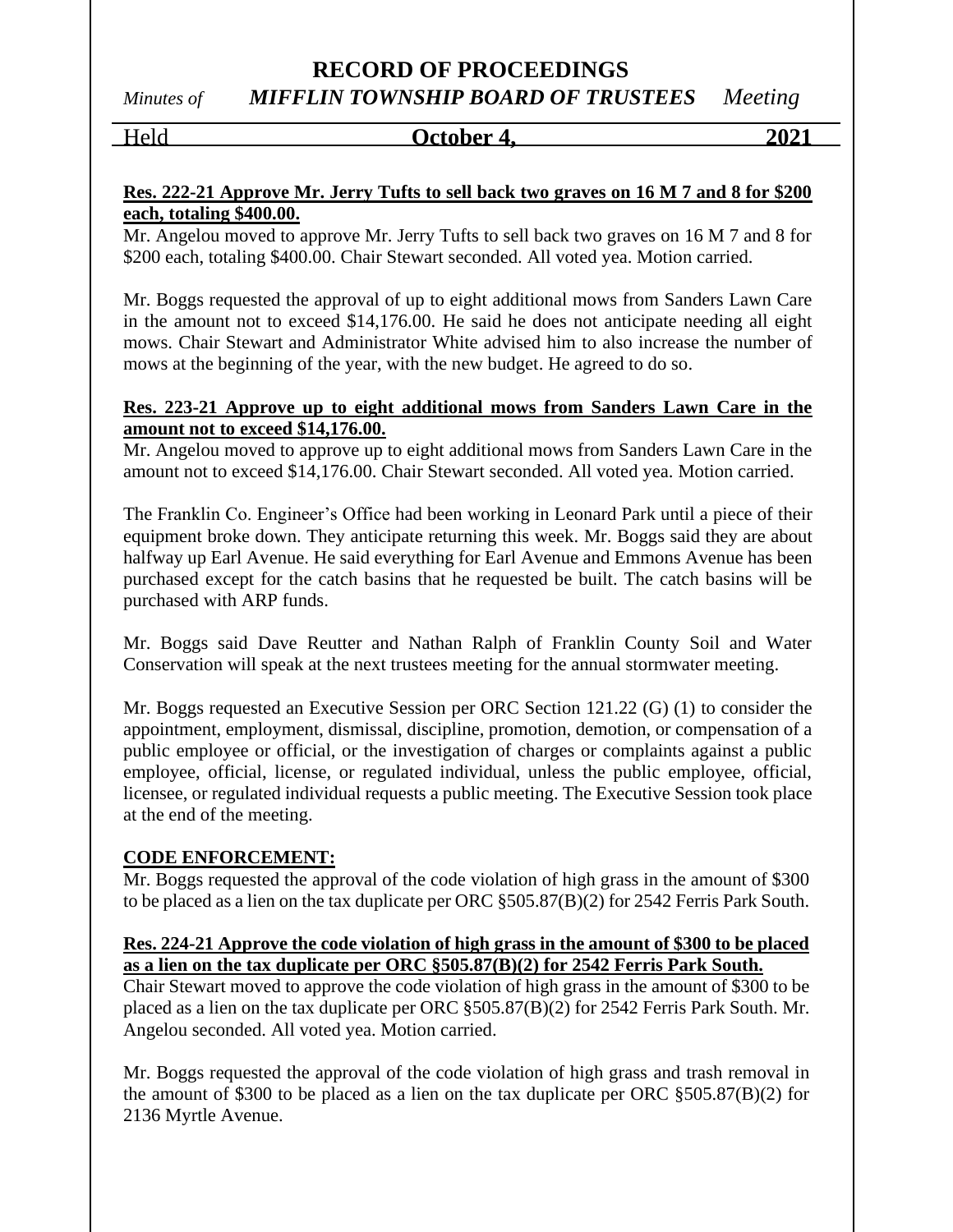## **RECORD OF PROCEEDINGS** *Minutes of MIFFLIN TOWNSHIP BOARD OF TRUSTEES Meeting*

# Held **October 4, 2021**

**Res. 225-21 Approve the code violation of high grass and trash removal in the amount of \$300 to be placed as a lien on the tax duplicate per ORC §505.87(B)(2) for 2136 Myrtle Avenue.**

Chair Stewart moved to approve the code violation of high grass in the amount of \$300 to be placed as a lien on the tax duplicate per ORC §505.87(B)(2) for 2136 Myrtle Avenue. Mr. Angelou seconded. All voted yea. Motion carried.

Mr. Boggs said they continue to clean up 3029 Perdue Avenue. He said they have removed two 30-yard dumpsters of trash. He anticipates at least one more dumpster to finish cleaning up the property.

#### **POLICE:**

As both Chief Phillips and Acting Chief Briggs were out of the office, there were no updates or requests.

#### **FIRE DIVISION:**

Chief Kauser provided updates. He said the former Fire Marshal is eligible to return to public employment following his retirement. There is no formal recommendation at this time.

Chief Kauser said the preliminary bids are in for Station 132 and are higher than expected. He is working with the Township Administrator to identify funding. He said the Columbus City Zoning Board of Appeals approved the application. There were no speakers in opposition, nor any letters received objecting it. An architect is working on signage for the site. He said he will bring the funding and final bid package sometime in October. He said construction projects are running eight months behind schedule in general and 20% to 30% over the planned budget. Chief Kauser said the police station is currently on hold.

Chief Kauser said the 911 vendor will be on site for the next 30 days. He is hoping to have dispatchers transitioned by December 1<sup>st</sup>.

Chief Kauser said he is focusing on the EOC meeting room renovation for completion by year's end. He expects to have a preliminary design completed for presentation to the trustees by the  $1<sup>st</sup>$  of November.

Chief Kauser said the Ops Center pedestal signage should be ready within six weeks.

Chief Kauser said promotional testing and new hire testing is underway.

#### **MIFFLIN TECHNOLOGY:**

Mr. Main said vendors will be in the Ops Center over the next 30 days focusing on the 911 center: Solacom (dispatch software) and mission critical partners. He explained the dynamics of the transition. Solacom will be using a EOC conference room A for training of the dispatchers over the next few weeks.